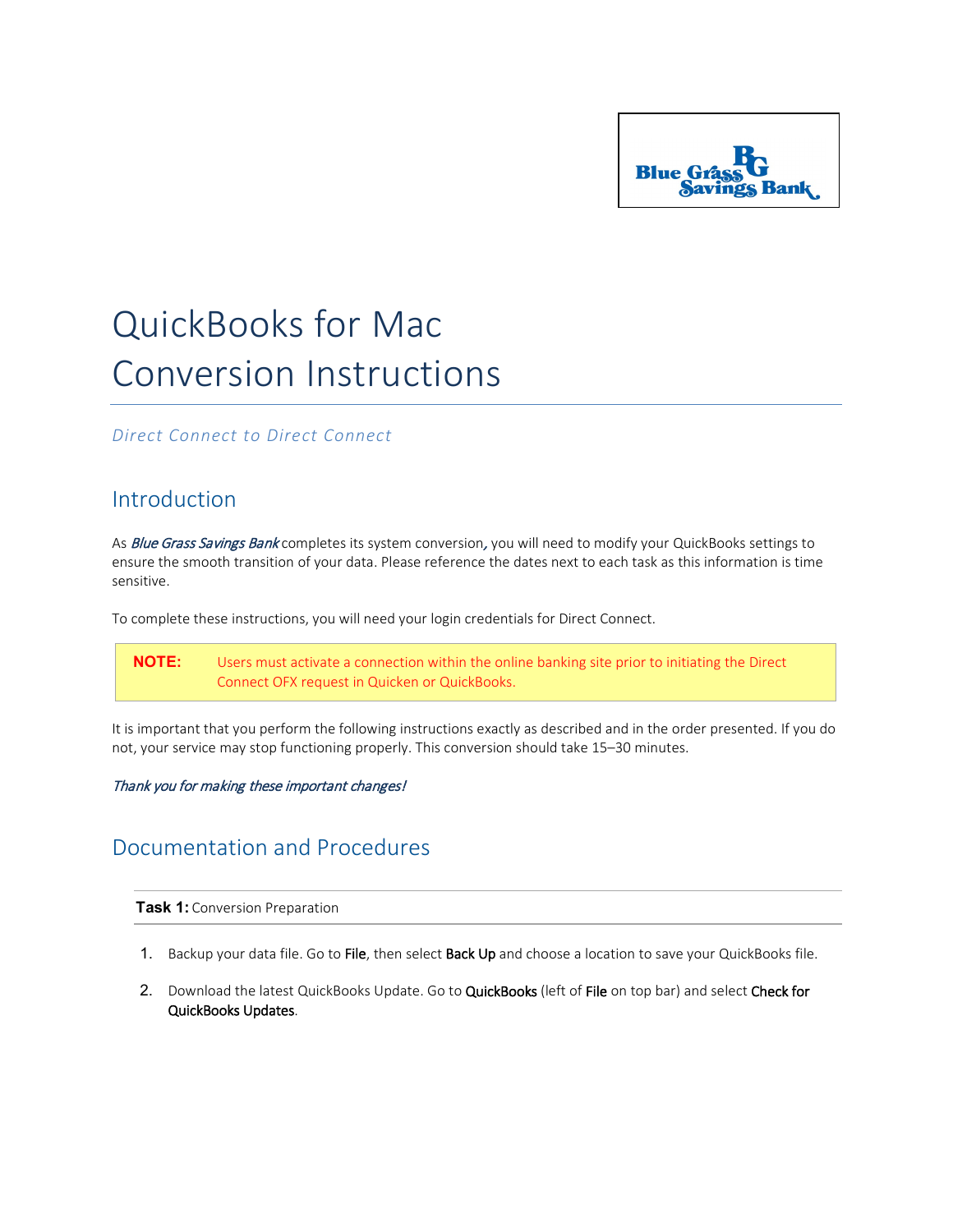### **Task 2:** Match Downloaded Transactions

If new transactions were received from your connection, accept all new transactions into the appropriate registers.

If you need assistance matching transactions, choose the Help menu and use the Search bar available at the top. Search for Updating Your Register, select the article with that name and follow the instructions.

#### **Task 3:** Disconnect Accounts in QuickBooks on or after 12/30/2019

**NOTE:** All transactions must be matched or added to the register prior to the deactivating of your account(s).

- 1. Choose Lists menu > Chart of Accounts.
- 2. Select the account you want to deactivate.
- 3. Choose Edit menu > Edit Account.
- 4. In the Edit Account window, click Online Settings.
- 5. In the Online Account Information window, choose Not Enabled from the Download Transactions list and click Save.
- 6. Click OK for any dialog boxes that may appear with the deactivation.
- 7. Repeat steps for each account to be disconnected.

Task 4: Reconnect Accounts to *Blue Grass Savings Bank* on or after 12/30/2019

- 1. Choose Banking menu > Online Banking Setup.
- 2. Enter, then select *Blue Grass Savings Bank* from the Financial Institution list. Click Next.
- 3. Follow the instructions in the wizard. If prompted for connectivity type, select Direct Connect.
- 4. The Online Banking Assistant window displays during setup. Select Yes, my account has been activated for QuickBooks online services, then click Next.
- 5. Enter credentials and click Sign In.
- 6. For each account you wish to download into QuickBooks, click Select an Account to connect to the appropriate existing account register.